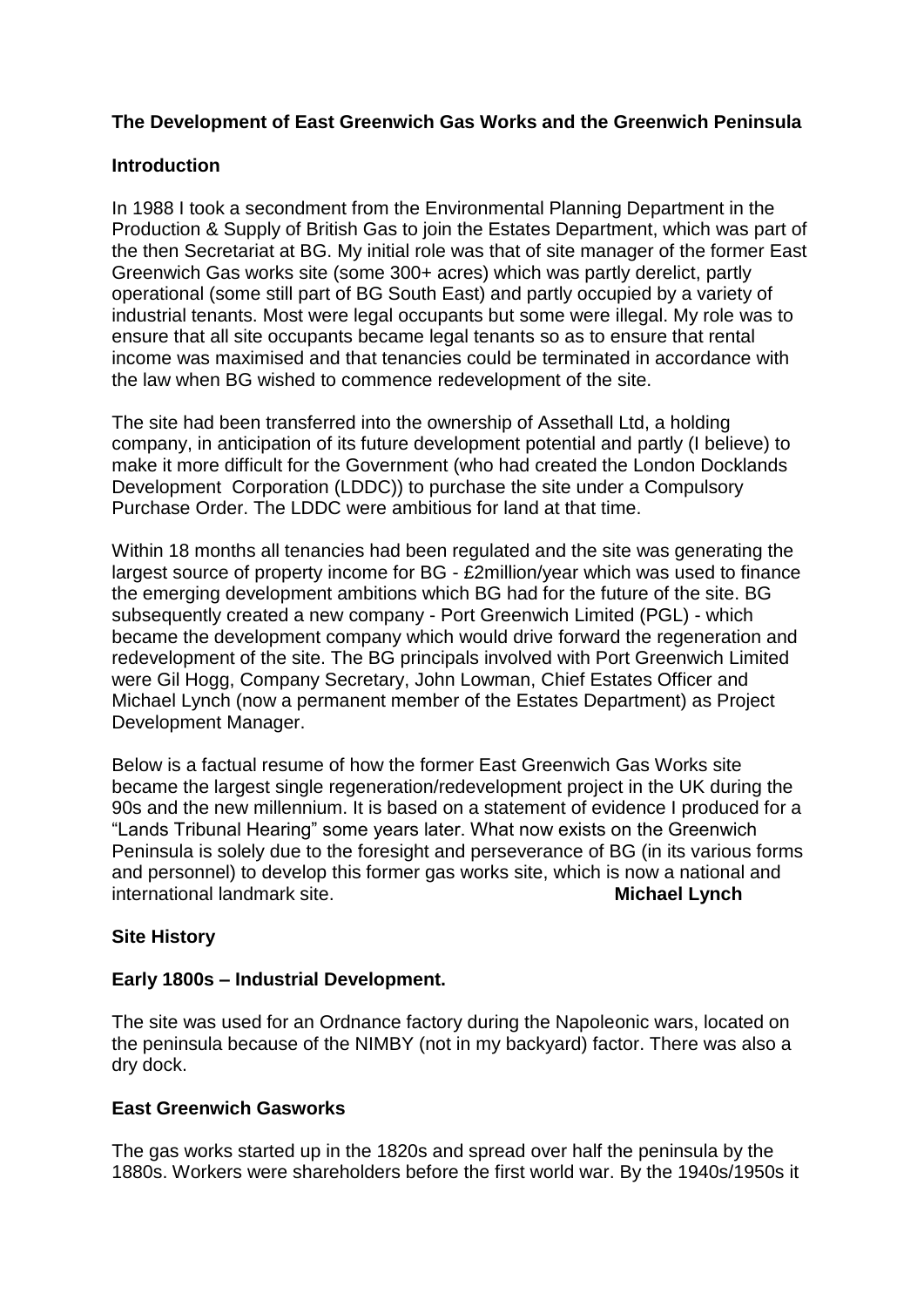was the largest European gasworks in terms of gas manufacturing capacity. Sir Denis Rooke (former Chairman BGC) commenced his career on the Ordnance Wharf sector of the gasworks. There were some 2,500 employees at peak. Some 250 workers worked on 3 x 8 hour shifts on Coal Jetty, which included changing areas, showers and a canteen. The Coal Jetty Superstructure (Derrick & Cranes) was removed in the late 20th Century. A sulphate and ammonia store with parabolic design was demolished in 1990. Gas production ceased in 1977 following the conversion of Britain's town gas network to natural gas. A butane/air plant (for enrichment of natural gas ) was retained until1987and demolished in1990.

## **Regeneration**

Prior to regeneration the site was some 300 acres in size - some 60 acres of which were purchased by Port Greenwich Ltd after 1988 to facilitate the development proposals. It comprised:

- \* The former gas works
- \* The Dry Dock
- \* Tar production works (Ordnance Wharf)
- \* Chemical factory
- \* Power station
- \* Steel works
- \* Aggregate importation plant
- \* Coalite smokeless fuel plant.
- \* Former petrol station.

At the commencement of regeneration work some 5 acres or so of land remained to be acquired from third parties to accommodate the final redevelopment proposals for which PGL had obtained planning consent.

**1987** A Coopers & Lybrand report for the Government identified the peninsula land as capable of meeting housing needs of the London Borough of Greenwich (LBG) and the South East of England.

**1988** LBG/BG prepared a "planning brief" for the redevelopment of the peninsula. The development was to be residential led, comprising: social housing, public open spaces and tennis courts, school/nursery/library/depot, surgery, shopping facilities, average height of development to be no greater than 3 to 4 stories.

**1989** BG held a "development beauty competition" of prospective development partners. The following companies/joint ventures were considered: Olympia & York, Rosehaugh, Stanhope, Regalian, Countryside, British Urban Development (BUD). Prestigious architects such as Richard Rogers, Koetter Kim Associates, Terry Farrell were involved with various bidders.

BG selected BUD, who became partners in Port Greenwich Ltd (a joint venture company). BUD itself was a joint venture of Alfred McAlpine, AMEC, Balfour Beatty, Costain, Laing, MOWLEM, Robert McAlpine, Tarmac, Taylor Woodrow, Trafalgar House, Wimpey. The BUD team was led by Hartley Booth (who went on to become MP for Finchley, succeeding Margaret Thatcher) as Vice-Chairman of their joint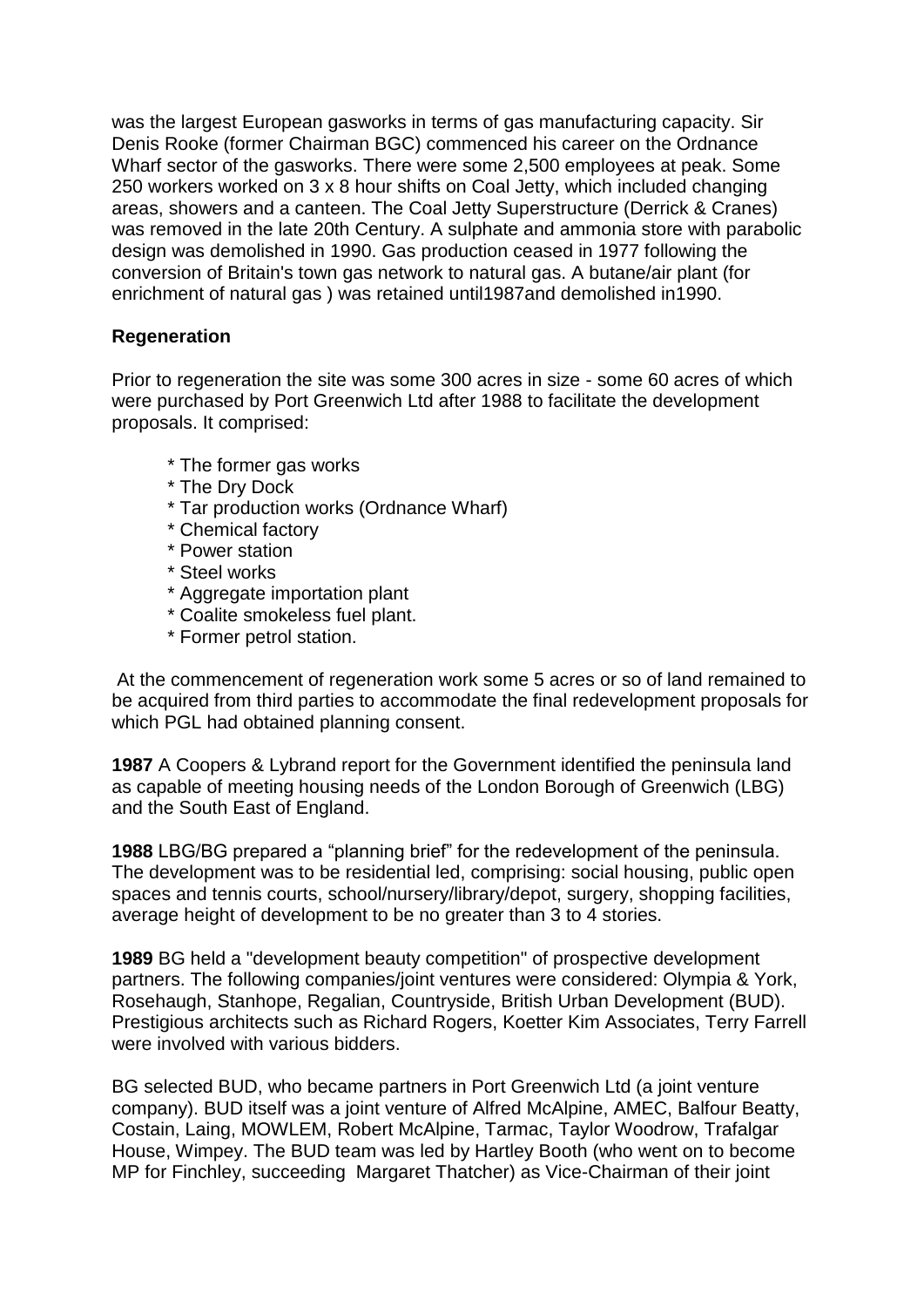Venture. At the time BUD were selected Terry Farrell was their Architect and they were led by Michael Wand, Chief Executive of Trafalgar House.

The JV Project Team comprised:

- \* Trafalgar House CE J Burton
- \* J. Laing Tech. Director O. Bayne
- \* Taylor Woodrow G. Cuthbert Finance
- \* BG Michael Lynch Planning/Property/PR matters/Regulatory Liaison

Note: The JV would make an interesting case study in why JV (projects) fail.

**December 1990**. Port Greenwich Ltd. submitted first planning application, prepared by Llewelyn Davies.

**February 1990** The Jubilee Line was clearly on the development horizon. It was at about this time that the JV with BUD began to become a nogo scenario from PGL's viewpoint, in that various members of the BUD consortia were withdrawing their support. The number of companies fell from 11 to 9 to 7 and then to 5 in a very short space of time – primarily due to the collapse of the property market.

**January 1991**. Greenwich Council published their Waterfront Strategy. This strategy showed a proposal which bore no relation to their own planning brief. No adequate explanations were forthcoming from anyone in the Council. The Waterfront Strategy demonstrated that Greenwich Council's strategic thinking was changing and that community views required further consideration.

**February 1991** PGL agrees deal with London Underground Limited (LUL) to bring the Jubilee Line Extension (JLE) into Port Greenwich Site.

**June 1991** Secretary of State for Environment, Michael Heseltine whilst visiting site considered the development plans were dull and boring. He preferred to see a development that "excited and caught the imagination", and was not impressed with the planning brief, to which Port Greenwich was being requested to comply.

At this point Port Greenwich Ltd. Once again became a wholly-owned subsidiary of British Gas as BUD withdrew from the joint venture.

**July 1991** PGL began preparing a new application and commissioned Sir Norman Foster to design the "Northern Tip" Area ( "The Dome" Site), and Koetter Kim, to design the "Central Belt" Area. Llewellyn Davis were retained to co-ordinate the interfaces. The new plan added value including provision for a JLE station, greater density (height of buildings), more commercial development, more public open space.

**December 1991** Port Greenwich Ltd lodged second application.

**October 15 1992** LBG resolved to grant consents subject to:

(i) Any direction by the Department of the Environment under the terms of the Greenwich Peninsula Direction 1988.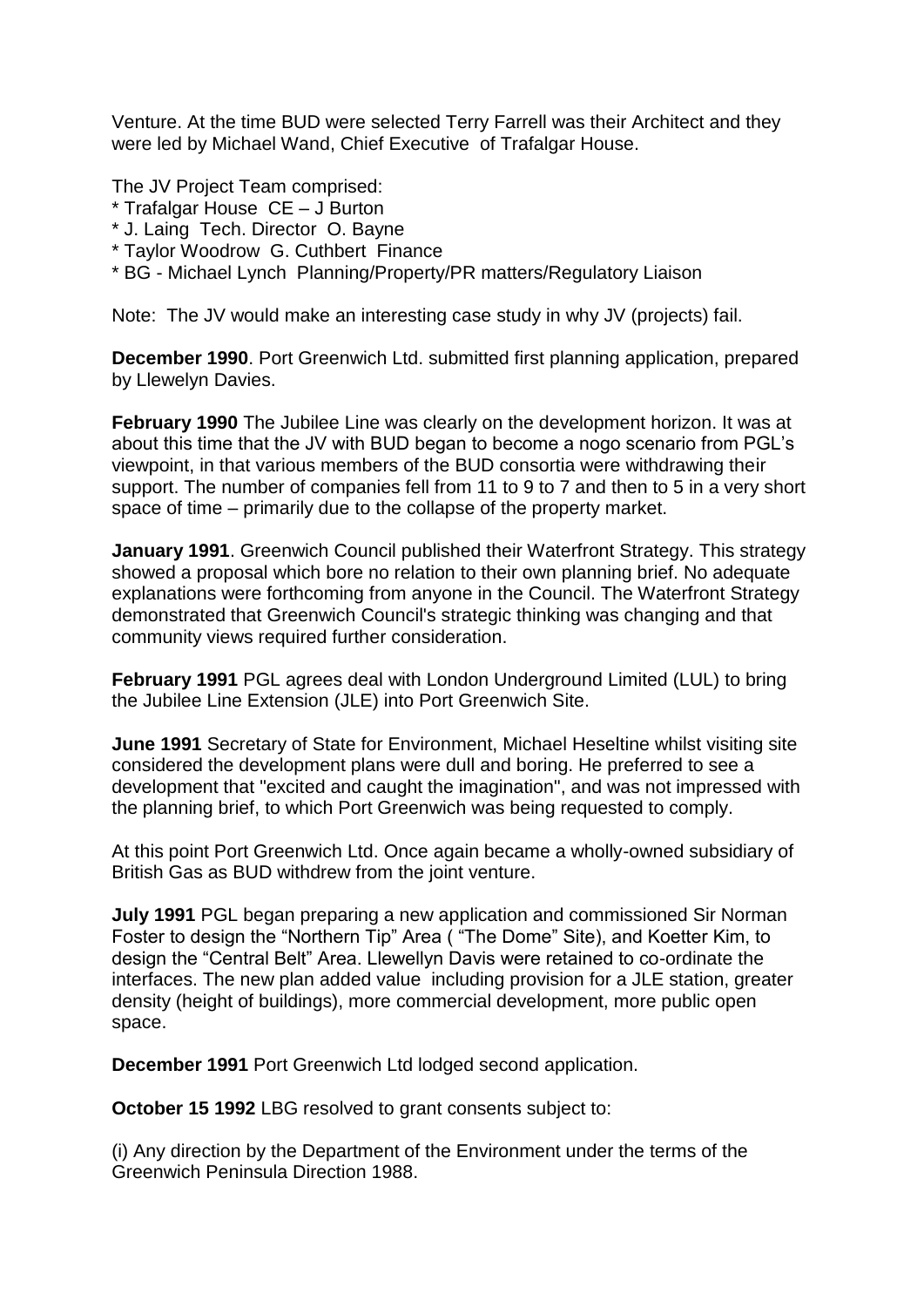(ii) The satisfactory completion of a Deed of Planning Obligation to secure the provision of affordable housing, community benefits etc., as referred to in paragraph 9.2 of the Planning Committee Report of October 15, 1992.

(iii)The 27 Conditions set out in the Planning Committee Report. (iv)The Conditions contained in the Department of Transport's Article 14 . direction.

It was not commercially practicable for Port Greenwich Ltd. to pursue those conditions/agreements which were necessary if the committee resolution was to be taken forward to the granting of an Outline Planning Consent because of :

\* The adverse commercial impact of the Article 14 Direction in the proposed development (the Direction reduced the net developable area of the site by 10%), \* The proposal by the Department of Transport to make the Third Blackwall crossing a bridge rather than a tunnel, creating long term blight both within the area of the Article 14 Direction and outside it over a wider area of the site,

\* The delay in a 'go ahead' for the Jubilee Line Extension,

\* The consequent uncertainty over the scale, nature and timing of the whole development.

**1992** A further reason for not taking the application forward was that the Jubilee Line Extension was dependent on a £400 million contribution from Olympia & York who had gone into receivership in May 1992.

**October 1993** LUL gave formal approval for JLE to proceed as soon as possible.

**January 1994** Separate Planning Application submitted by Port Greenwich Ltd. for Jubilee Line Extension – Transport Interchange and Access Road.

**February 1994** Millennium Commission formed.

**June 1994** Planning consent granted by London Borough of Greenwich for Transport Interchange and Access Road.

**June 1994** "Greenwich Millennium Bid Task Force" formed with PGL as a major player.

**January 1995** Port Greenwich Ltd. agree to set aside 50 acres until 2002 for a National Millennium Exhibition Site at no cost to the nation.

**June 1995** Millennium Commission announce "Bid Guidelines" for National Exhibition.

**September 25 1995** Port Greenwich Ltd. submitted a new (third) application for the re-development of the Peninsula.

**1995** PGL commence Joint Venture discussions with English Partnerships.

**February/March 1996** Port Greenwich Ltd. commence re-development of the site by commissioning and letting contracts for the Jubilee Line Access Road; A102M modifications and new link roads; Statutory remediation of the Millennium Exhibition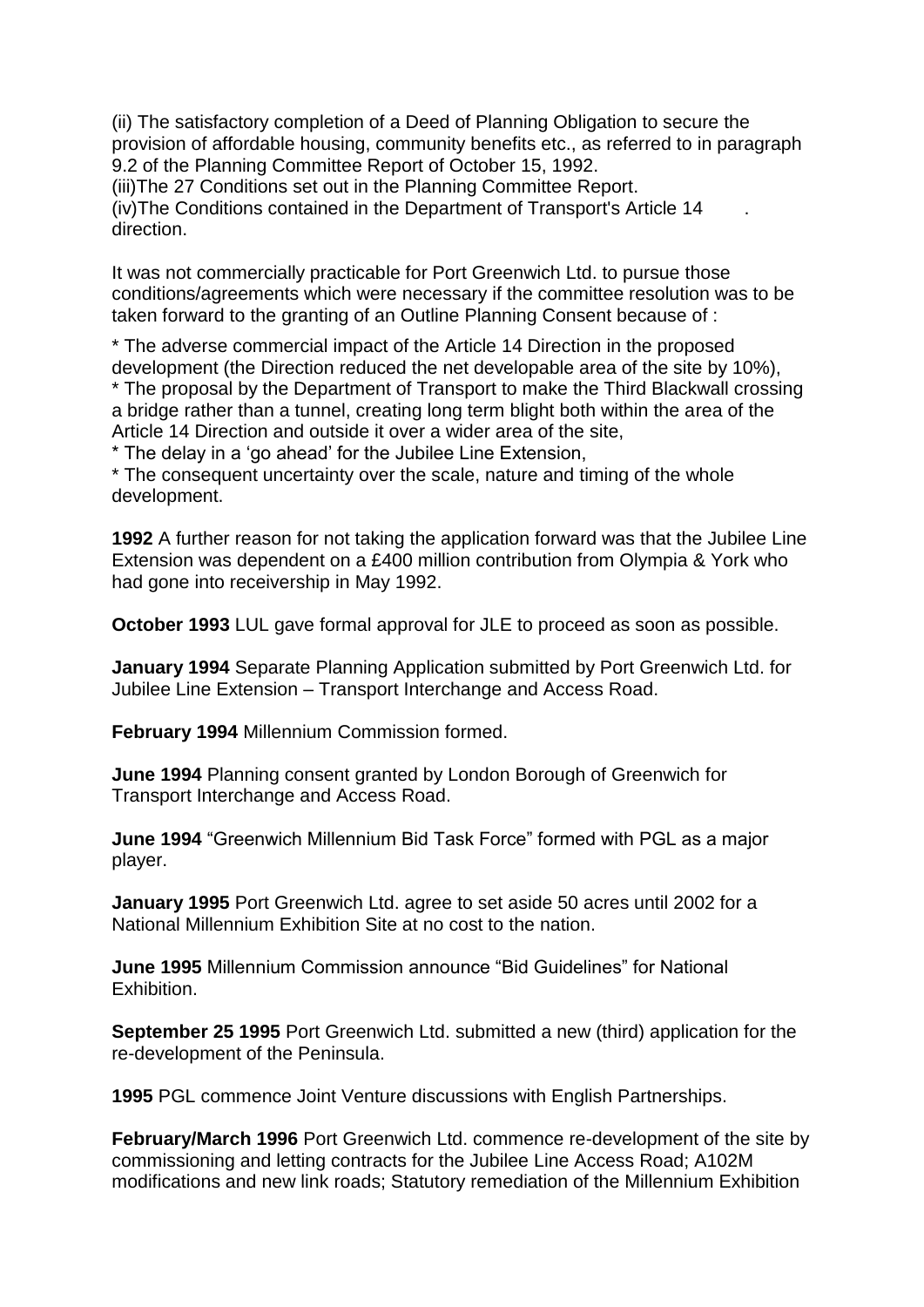Site – Phase 1; Remediation, raising of land levels, drainage to SE corner of site (now Sainsbury site).

**December 1996** LBG grant consent to Port Greenwich Ltd. application for the redevelopment of the peninsula – some sixteen months after submission.

**February 1997** Port Greenwich Ltd. sold site to English Partnerships.

# **Appendix 1. Jubilee Line Extension and North Greenwich Station**

# **Jubilee Line Station**

**\*** JLE published proposed route in 1989. The route excluded the Greenwich peninsula. From Canary Wharf the line went to Brunswick Wharf then to Canning Town.

\*Negotiations between Port Greenwich Limited (PGL) and Cecil Parkinson, Secretary of State for Transport took place late 1989 early 1990 to persuade government to reroute line from Canary Wharf to Port Greenwich.

\*PGL/LUL deal struck February 1991 – BUD/JV partners unable to make a financial contribution. Hansard reported Michael Portillo saying to Joan Ruddock that BG's contribution was valued at £25million at Sept. 1989 prices.

\*PGL financed and project managed the parliamentary process to amend the Jubilee Line bill which was completed in June 1991.

\*Royal assent for JLE and North Greenwich Station granted 26<sup>th</sup> March 1992.JLE project put on ice due to O&Y (Canary Wharf developers) going into liquidation as they had promised a £400million contribution to JLE project. O&Y went into receivership  $28<sup>th</sup>$  May 1992.

\*Due to delay LUL took advantage of better geological conditions beneath Port Greenwich and moved the proposed Canary Wharf larger station to Greenwich.The original 1990 proposal was for a station and two tunnels equivalent to a 3.4 acre building footprint.

\*What has been built is a station box with four tunnels but designed to accommodate up to 6 tunnels as connections for an additional link to the Royal Docks have also been built, equivalent to a 5.3 acre building footprint.

\*Swapping this larger station from Canary Wharf to Greenwich probably saved LUL £millions but they have always been coy when pressed on this point.

\*LUL announce formal go ahead and revised construction programme for JLE October 1993.

\* PGL/LUL deal eventually finalised and signed and sealed in May 1995.

# **Appendix 2. Millennium Implications**

 **\*Greenwich Waterfront Development Partnership (GWDP)** formed 1991. BritishGas held one Directorship of the Partnership Board.

\* **Britain's Millennium Festival** - Price Waterhouse Millennium Study - Commissioned 1992. The study was funded by the GWDP in association with Port Greenwich Ltd, the National Maritime Museum, Department of the Environment, Government Office for London, South Times Training and Enterprise Council, the Woolwich Building Society and Thamesmead Town Ltd. The principal funders were London Borough of Greenwich, Port Greenwich Ltd., DoE and the Maritime